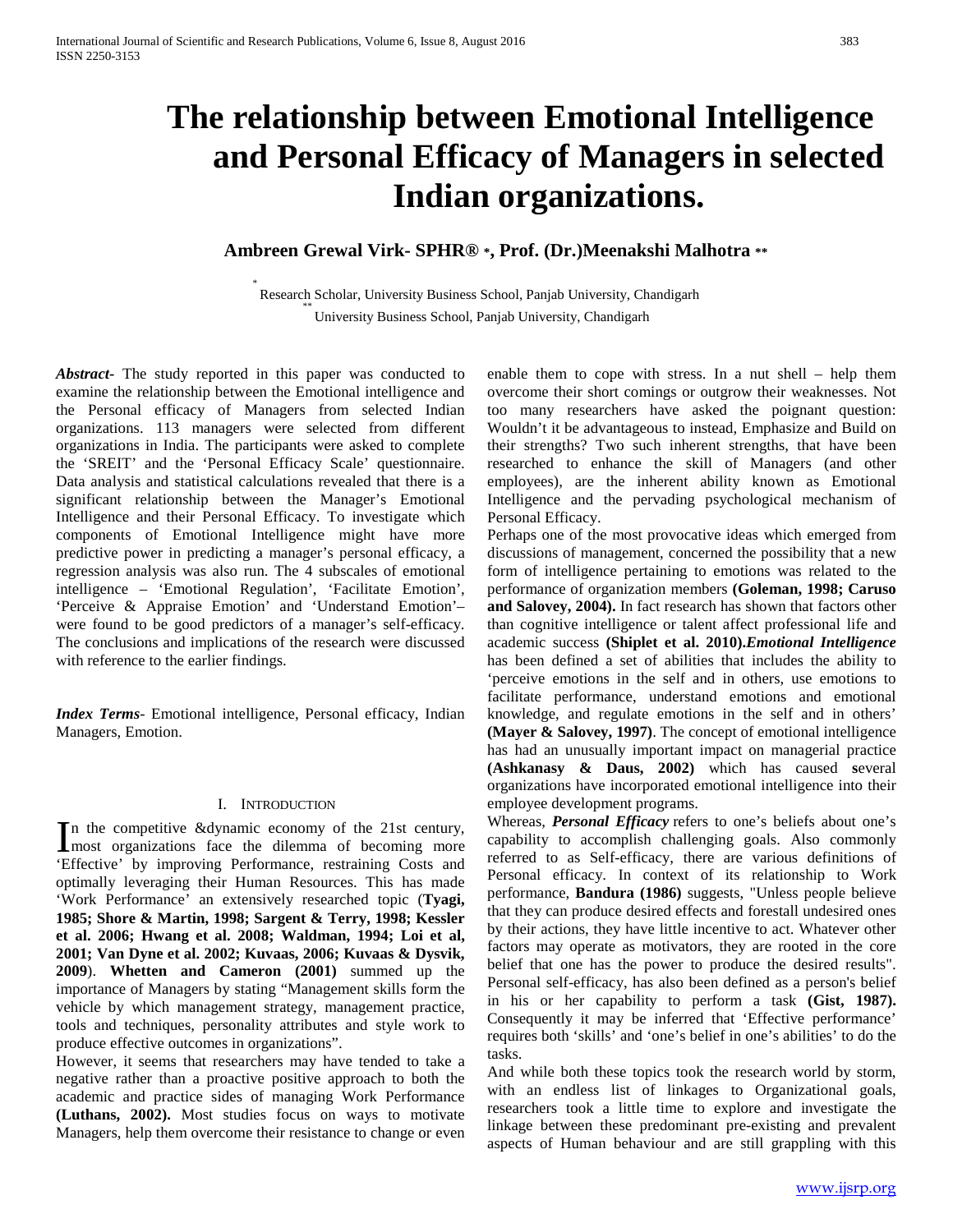relationship in the organizational set up. In **2004, Chan** found that "Self-efficacy beliefs were significantly predicted by the components of Emotional intelligence". This finding forms the premise of this study. Research has also indicated that Emotional Intelligence is positively related to self-efficacy and both of these variables could predict each other (**Hamdy et al., 2014**), while a few other findings showed that stress management failure and increased ineffective anxiety and stress were direct results of low self-efficacy (**Salovey et al., 2002**). People not believing in their abilities get disappointed while facing risky circumstances and are less likely to operate effectively. Such people are afraid of dealing with challenging issues and consequently their performance is negatively affected, leading to more feeling of inadequacy (**Maddux, 1995**). Severe anxiety can lead to decreased performance and consequently decreased feeling of self-efficacy. Therefore, a person with high emotional intelligence can necessarily control his emotions and deal with problems favourably (**Rostami et al., 2010**). Since it is likely that there is a 'high overlap' between these two concepts, i.e. Personal Efficacy and Emotional Intelligence, it is quite evident that synergistically they will have an extremely important role to play in managerial effectiveness and correspondingly Work Performance.

## *Significance of the study*

Empirically it has been seen that both Emotional Intelligence and Personal efficacy have a plethora of benefits for the Organization. Theoretically high levels of EI & Personal Efficacy are likely to contribute significantly to Managerial effectiveness, through their influence on beliefs about competence. A Manager with high Personal efficacy and EI is likely to demonstrate effective managerial behaviours at the workplace, enhancing and ensuring task completion and favourable Work Outcomes. An understanding on the relationship between the two, shall add impetus to Managerial Development Programmes and help organizations train and select Managers accordingly. Studies investigating the relationship between EI and PE are rare and almost none in the Indian Manager context.

## *Research Objectives*

The major objective of this study is to broadly examine the Personal Efficacy and Emotional intelligence of Managers from selected organizations in India. And to study the relationship of Emotional Intelligence and the Personal efficacy displayed by them. To reiterate,

- To measure & study the Emotional Intelligence reported by the Managers of the selected organizations.
- To measure the Personal Efficacy displayed by the Managers of the selected Organizations.
- To analyze and establish a relationship between Emotional Intelligence (EI)  $&$  its dimensions with the Personal Efficacy (PE) demonstrated by the Managers of the selected organizations.
- To measure the impact of the various dimensions of Emotional Intelligence on the Personal Efficacy demonstrated.

## II. REVIEW OF LITERATURE

*Review of the literature on Emotional Intelligence in Organizational contexts*

In 1990 Mayer and Salovey, based on Gardner's view and emphasis on individual differences, introduced their complete model of EI and defined it thoroughly (**Bar-On, 1997**). Mayer and Salovey's findings of EI were then popularized in **Daniel Goleman's** books, 'Emotional intelligence' and 'Working with Emotional intelligence' in the years 1995 and 1998, respectively. Emotional Intelligence (EI) involves the recognition of emotions and employment of those emotions for adoption of right decisions in life and in human relationships, understanding of self and others, self-control and domination over immediate demands, empathy with others and positive employment of emotions **(Akbarzadeh, 2004; Vidyarthi et al., 2014; Karimi et al., 2014).** EI refers to the ability of effective management of mood and impulse control at the time of frustration and disappointment resulting from failure and the ability to get along with people, inhibit emotions in human relations and encourage or direct others **(Goleman, 1995).** Furthermore, EI allows significant relationships in workplace and facilitates the exchange of positive feelings by coordinating emotions.

Needless to say, the fact that researchers would soon find a way to measure and enhance EI was almost inevitable. In the year **1997, Bar-On**, using his psychological experiences, made his emotional quotient (EQ) questionnaire. The need for a brief yet validated measure of emotional intelligence, based on a cohesive and comprehensive model of emotional intelligence was what prompted Schutte et al. to develop the SREIT: Self Report Emotional Intelligence Test is a 33 Item measure that focuses on 4 factors: Emotional Regulation, Facilitate Emotion, Perceive & Appraise Emotion and Understands Emotions. As **Carmeli, 2003** pointed out, even though growing evidence indicates that emotional intelligence competency has the potential to improve performance on both personal and organizational levels, researchers are still only in the initial phase of understanding the extent to which members with high emotional intelligence would be more valued assets than less emotionally intelligent members of their organization. In fact **Dulewicz and Higgs (2000)** stated that "little research has been conducted in an organizational context" and "There is a need for rigorous research to underpin the assertion in an organizational setting". **Cherniss (2000)** also pointed out that "EI would be more useful and interesting to consider how important it is for effective performance at work".

Pertaining to EI in the organizational contexts there have been several publications relating EI at the Workplace **(Abraham, 1999; Cherniss & Adler, 2000**), more publications about its relationship with Leadership (**Barling, et al., 2000; George, 2000; Dulewicz & Higgs, 2003; Melita-Prati et al. 2003; Goleman et al, 2013**). There have been very few study's that examined EI with respect to a set of work attitudes, work behaviour and work outcomes. Some examples are cited: **Smith et al., (1969)** suggested that job satisfaction is positively associated with the construct of emotional intelligence. EI has also been related to Organizational Commitment, because emotionally intelligent individuals would know not to hold the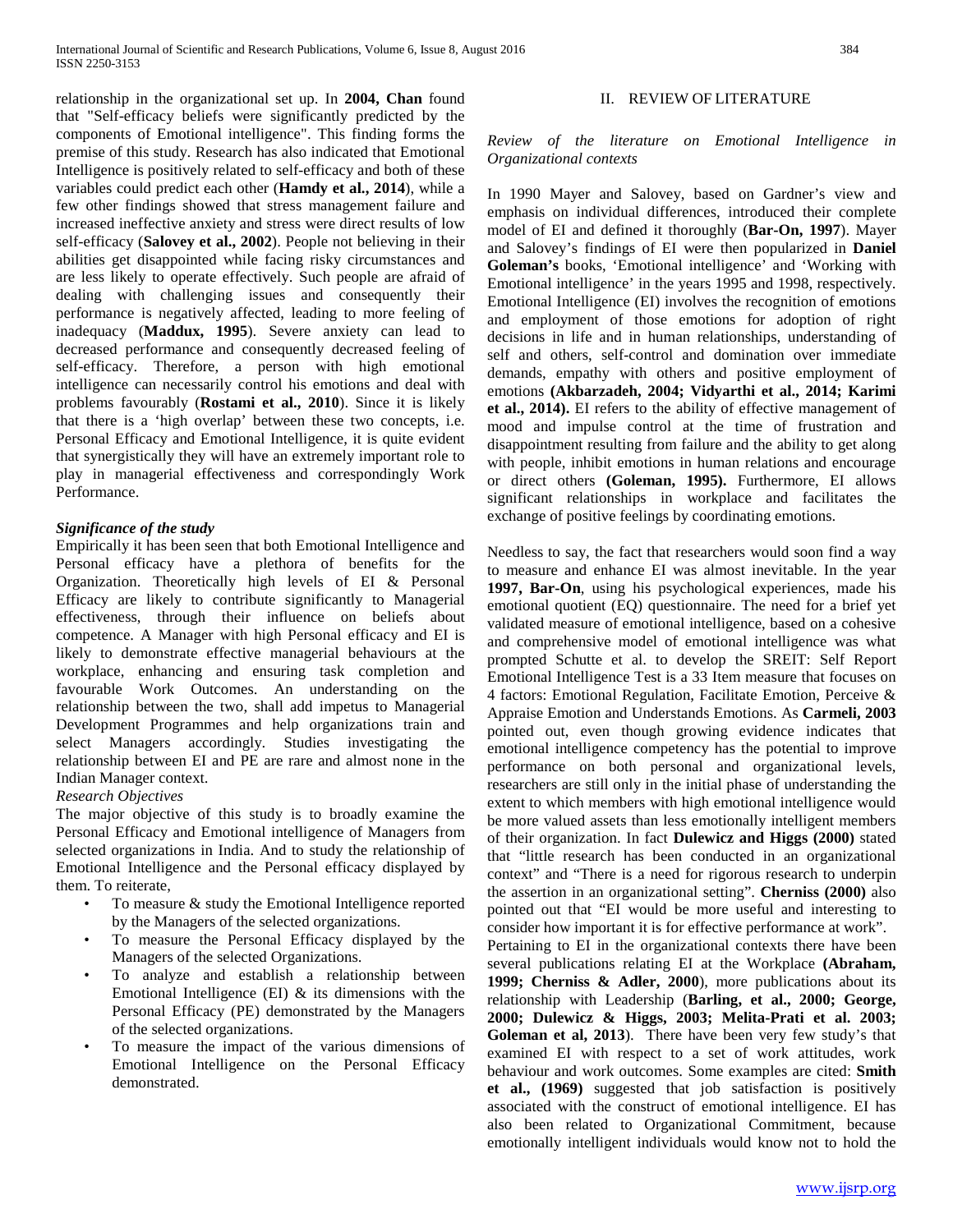organization responsible for every feeling of frustration (**Abraham, 1999). Slaski & Cartwright (2002)** found that managers high in emotional intelligence revealed less subjective stress and had better physical and psychological well-being. **Gardner and Stough (2003**) revealed negative relationship between EI and occupational stress.

## *Review of the literature on Self efficacy in Organizations*

Personal or Self-efficacy is one of the key variables of Bandura's social cognitive theory and one of the most important components of success in the field of positive psychology. Selfefficacy is an important factor for successful performance. Selfefficacy ensures one's ability to control thoughts, feelings and activities. Self-efficacy involves one's beliefs about his capabilities **(Baron et al., 2016; Halper & Vancouver, 2016).** Self-efficacy is a productive power by which cognitive, social, emotional and behavioural skills are organized effectively to achieve different goals. Therefore, self-efficacy influences the consequence of actions and situations which will happen in the future **(Bandura, 1997; Baron et al., 2016).** Thus, effective performance requires both skills and belief in the ability to perform those skills **(Bandura, 1997).**

On reviewing the literature available it was seen that in the past 2 decades or so, hundreds of articles on self-efficacy have been published in various organizational journals. Empirical evidence reveals that nearly every dimension of people's lives is touched with self-efficacy beliefs **(Pajares, 2002)** and organizations are not the exception. Almost every area in organizational research has utilized self-efficacy, including training **(Kozlowski et al., 2001),** leadership (**Chen & Bliese, 2002),** newcomer socialization and adjustment **(Saks, 1995),** performance evaluation **(Bartol, Durham, & Poon, 2001),** stress (**Jex, Bliese, Buzzell, & Primeau, 2001; Schaubroeck, Jones, & Xie, 2001), political influence behaviours (Bozeman, Perrewe´, Hochwarter, & Brymer, 2001**), creativity **(Redmond, Mumford, & Teach, 1993**), negotiation **(Stevens & Gist, 1997**), managing remote employees (**Staples et al. 1998**), and group– team processes **(Feltz & Lirgg, 1998).** Perhaps way back in **1989**, when **Landy** called self-efficacy "the wave of the future" in work motivation research he couldn't have been more correct.

**Gist et al. (1991)** examined the effect of Personal Efficacy (PE) on the acquisition and maintenance of negotiation skills. **Ozer et al. (1990**) showed that higher PE levels result iıı the diminishing of negative thinking and anxiety arousal. **Mathieu et al. (1993)** found that PE is a mediator construct between individual and situational antecedents and training outcomes. **Gibbons & Weingart (2001)** tested concurrent influences of personal efficacy, assigned goals, and performance norms on individual performance, mediated by personal goals and task-specific selfefficacy. Their results demonstrated simultaneous effects of assigned goals and normative information on self-efficacy, personal goals, and subsequent performance, as well as mediated effects of domain efficacy on performance.

It must be noted that there are relatively only a small number of primary studies measuring generalized self-efficacy, there have been hardly any published reviews of the relationship between generalized self-efficacy and job performance. Although taskspecific and generalized self-efficacy are distinct constructs (**Stajkovic & Luthans, 1998**), evidence does suggest that state or task-specific self-efficacy is related to job performance (**Hysong & Quinones, 1997; Stajkovic & Luthans, 1998**) which, in turn, suggests that generalized self-efficacy may also correlate with job performance. Within the realm of self-efficacy, numerous studies have linked the Big Five traits to self-efficacy (**Judge & Ilies, 2002; Thoms, Moore, & Scott, 1996**). Other research has shown that cognitive ability **(Phillips & Gully, 1997)** and experience (**Shea & Howell, 2000**) are positive predictors of self-efficacy.

Personal Efficacy has been seen to affect performance in two ways. One directly, second indirectly by affecting first personal goal choice and commitment to assigned goals (**Latham, 1991**). In Locke's model, Self-Efficacy levels affect performance with mediating mechanisms such as effort, persistence, direction, task strategies (plans) in this model, Self-Efficacy and performance are also reciprocally related (**Locke, 1984**).

Self-Efficacy also relates to Managerial competencies and leadership qualities are related, because perceived managerial competencies such as technical, conceptual and human relation competencies are generalized forms of Self Efficacy (**Gist, 1987**). Self-Efficacy has also been related to the training vertical of organizations. **Stevens & Gist (1997**) argued that low efficacious individuals benefit most from training in organizations. Thus, they suggested that human resource professionals should develop their training programs to match employee's efficacy levels.

## *Review of the literature on the relationship between Self efficacy & Emotional Intelligence*

Sadly, in the past research has primarily focused only on "Emotions as a consequence rather than an antecedent" of efficacy beliefs **(Sutton & Wheatley, 2003).Emmer and Hickman (1991)** recommended researchers to explore the relationship between emotions and efficacy beliefs, in the academic scenario. Efficacy beliefs are believed to be the product of cognitive processing of diverse sources of information. In fact **Bandura (1997)**linked the role of efficacy to concepts of emotional intelligence throughout his pioneering work. He argued that self-awareness and control of emotions could be correlated with higher self-efficacy levels.

And even though gradually there has been an incremental growth in the body of literature that Emotional Intelligence and Selfefficacy exist together and interact with each other **(Drew, 2006). Chan (2004)** in his study concluded that people who have higher control of their emotions develop stronger efficacy, and this leads to higher EI. **Rastegar and Memarpour (2009**) assessed the relationship between emotional intelligence and self-efficacy among Iranian EFL teachers. Their findings indicated that there was a positive significant correlation between perceived EI and self-efficacy.

*Hypothetical Consideration:* Vast research has been conducted individually on EI (**Brackett and Salovey, 2006; Carmeli, 2003; Schutte et al., 1998**) and on Personal or self-efficacy (**Ross, 1994; Tschannen-Moran et al., 1998**), but very little (**Chan, 2004; Fabio and Palazzeschi, 2008; Penrose et al.,**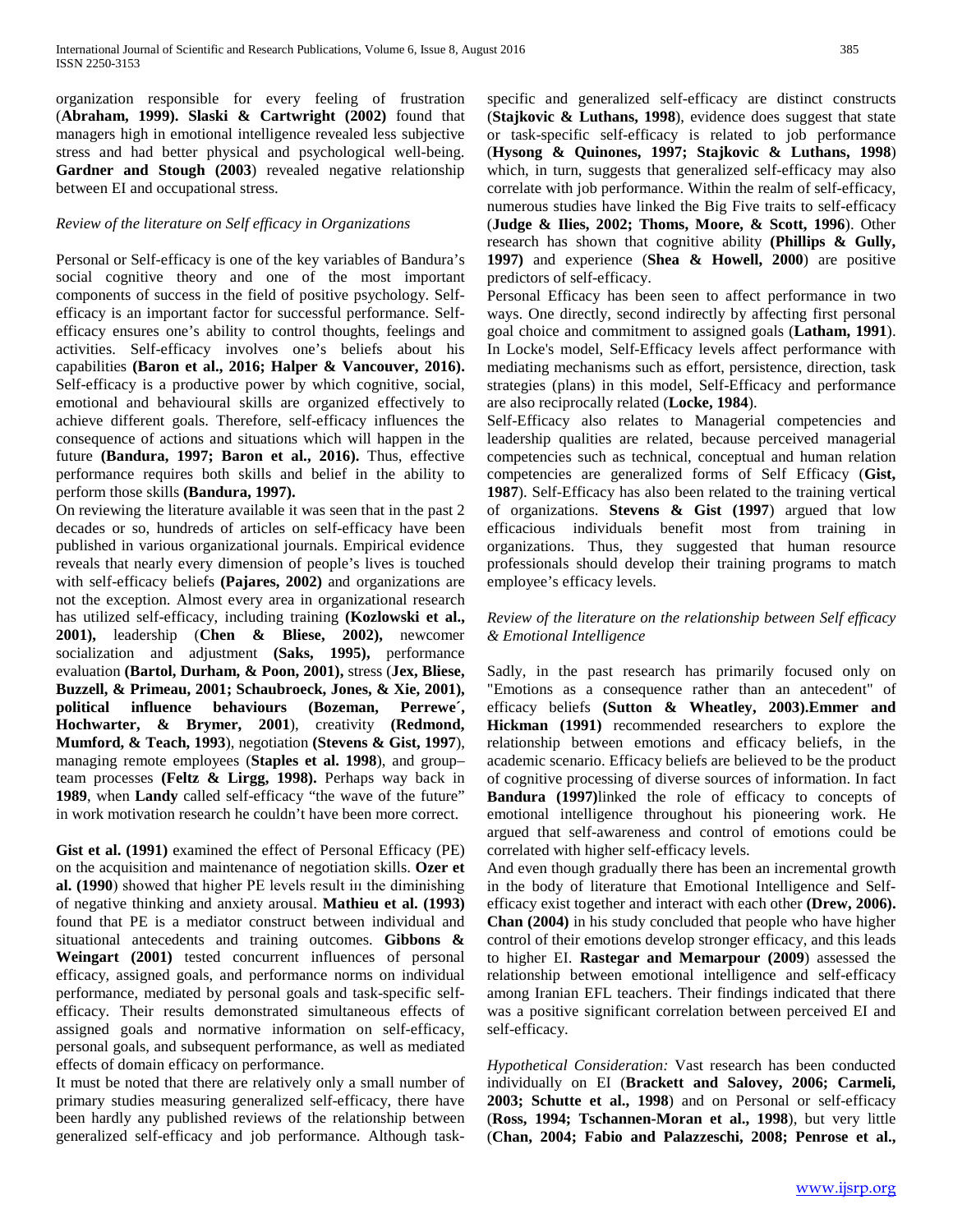**2007**) has been carried out or reported on the 'relationship between these two' (none in the Indian context). There have been proposed linkages between both EI and Personal efficacy with Managerial Effectiveness and Work Outcomes, individually. Since competitiveness demands that all Organizations explore manners in which to enhance their managerial effectiveness and in turn achieve their Organizational Goals, it seems that some research should be carried out in the Indian Managerial realm to examine this relationship. The findings shall contribute to the scarce body of research that explores the inter-relationship between EI & PE and also add to the research in the Indian context.

To summarize, the present study seeks to investigate the relationship between Manager's EI and their Personal-efficacy beliefs. It also seeks to determine how much the Manager's EI contributes to the prediction of their sense of efficacy. On the basis of the review of literature, hypothetical considerations & the research objectives, the following Hypotheses were framed:

H1: There shall be a positive relationship between Emotional Intelligence (and its dimensions) with the Personal efficacy of the Managers of selected Indian organizations.

H2: All dimensions of Emotional Intelligence shall significantly influence the Personal Efficacy demonstrated by the Managers of selected Indian organizations.

H2a: The ability to 'Facilitate Emotions' shall significantly influence the Personal Efficacy experienced by Managers in selected Indian organizations.

H2b: The ability to 'Understand Emotions' shall significantly influence the Personal Efficacy experienced by Managers in selected Indian organizations.

H2c: The ability to 'Perceive & Appraise Emotions' shall significantly influence the Personal Efficacy experienced by Managers in selected Indian organizations.

H2d: The ability of 'Emotional Regulation' shall significantly influence the Personal Efficacy experienced by Managers in selected Indian organizations.

## III. METHOD

## *Sample*

Using a cross sectional research design, 113 cross functional managers were chosen with the help of random sampling from 16 organizations (convenience sampling) in India and were asked to participate in the survey. Managers who had at least one direct reportee were included.

### *Measures*

Self-administered questionnaires were used to collect data. The **SREIT: Self Report Emotional Intelligence Test developed by Schutte, Malouff, Hall, Haggerty, Cooper, Golden & Dornheim (1998)** was utilized to measure *Emotional Intelligence*. It is a 33 Item measure that focuses on 4 factors: 1. Emotional regulation, 2.Facilitate Emotion, 3. Perceive & Appraise Emotion and 4.Understands Emotions. The scale has a reported reliability i.e. Cronbach alpha of 0.87. *Personal Efficacy* was measured using the **Personal Efficacy Scale** designed by **Pareek (2010)**. It is a 20 item scale, with a split half reliability of

0.93 and measures efficacy on 4 parameters; Cognitive behaviour, Affective Behaviour, Motivational Behaviour & Selective Behaviour.

## *Procedure*

With the consent of 9 randomly selected organizations, the researcher administered the survey. An online form (in addition to the paper one) was made available to encourage participation via mobile/ laptops. 113 usable surveys were obtained, accounting for a response rate of 62.7 percent. 83.2 percent of the sample was men and 16.8 percent were female managers. While 82.3 percent of the managers were married, 17.7 percent of the respondents were Single. 14.2 percent of the respondents were between the ages of 20-29, 66.4 percent were between the age of 30-39, 15.9 percent were between the age of 40-49 and the remaining 3.5 percent of the respondents were between 50 and 59 years of age.

## *Data Analysis*

For descriptive and relational analysis, Mean and standard deviation (SD) of each of the four SREIT sub-scale scores were calculated for the whole sample. Reliability values for both scales i.e. Emotional Intelligence & Personal efficacy were calculated. Pearsons correlation was conducted in order to assess the strength of the relationship between Emotional Intelligence &Personal Efficacy. In order to identify the dimensions of emotional intelligence that significantly influence the feeling of efficacy, hierarchical regression analysis was conducted. The relationships between the Emotional Intelligence subscales (dependent variables) and Personal efficacy was evaluated by determining regression coefficients (standardized coefficients, β). A p value of <0.05 was considered significant for all tests. SPSS software, version 15.0 (SPSS Inc., Chicago, IL, USA) was used for all analyses.

## IV. RESULTS

In total, 113 questionnaires were returned (response rate 63%) from 180 Managers. Demographic variables i.e. Age, Gender & Marital Status related information were studied.

| Item           | Category  | Frequency | Percent |
|----------------|-----------|-----------|---------|
| Gender         | Male      | 94        | 83.2    |
|                | Female    | 19        | 16.8    |
| Marital Status | Married   | 93        | 82.3    |
|                | Single    | 20        | 17.7    |
|                | $20 - 29$ | 16        | 14.2    |
|                | 30-39     | 75        | 66.4    |
| Age            | $40 - 49$ | 18        | 15.9    |
|                | 50-59     | 4         | 3.5     |
| Total          |           | 113       | 100     |

Table 1. Demographic variables of participants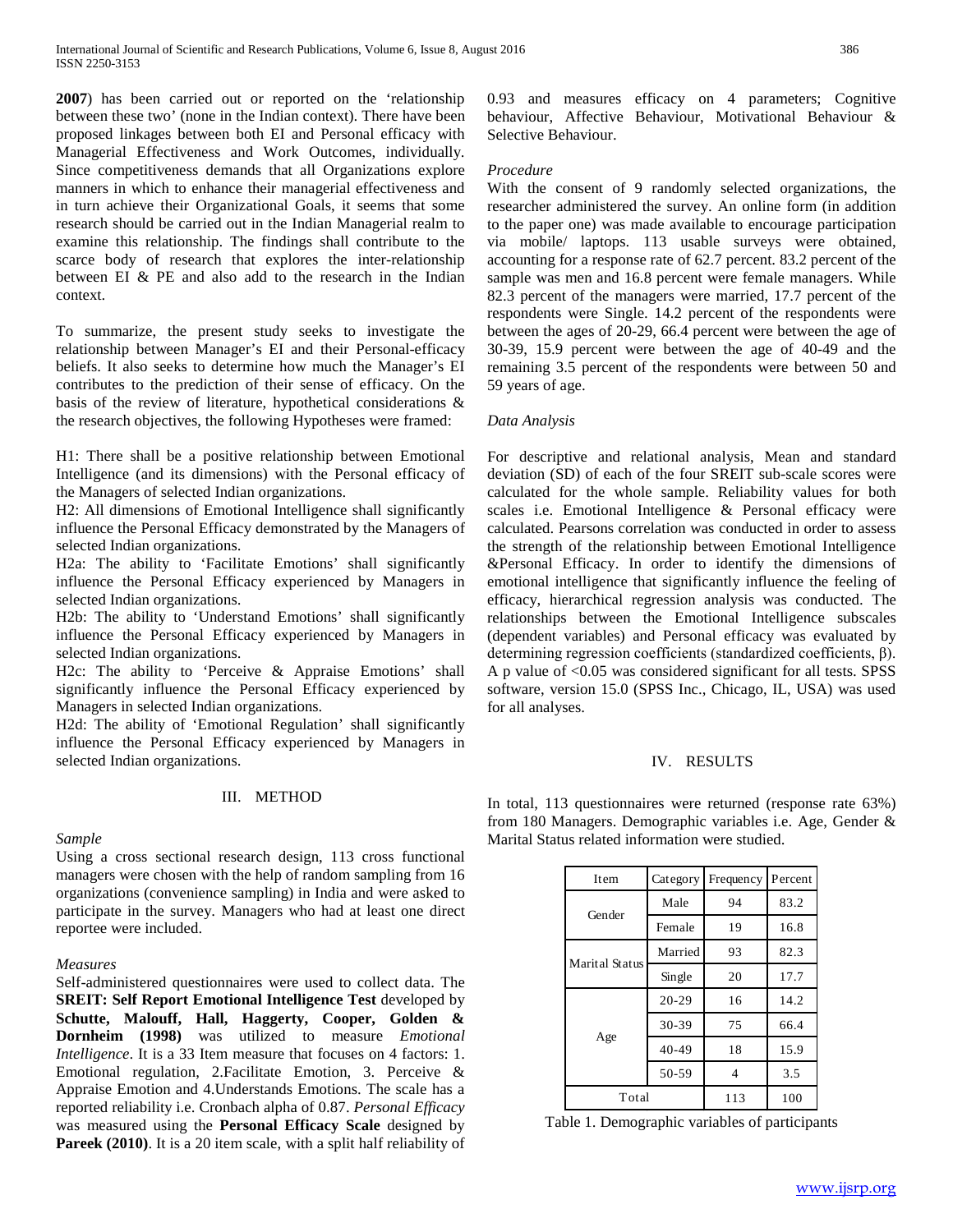Reliability of the instruments used to measure Emotional Intelligence & Personal Efficacy are shown below (Table 2).

| Reliability Statistics        |       |                                     |       |  |  |  |  |
|-------------------------------|-------|-------------------------------------|-------|--|--|--|--|
|                               |       | Cronbach's   Cronbach's Alpha Based | N of  |  |  |  |  |
| Scale                         | Alpha | on Standardized Items               | Items |  |  |  |  |
| <b>Emotional Intelligence</b> | 0.874 | 0.885                               | 33    |  |  |  |  |
| Personal Efficacy             | 0.734 | 0.743                               | 20    |  |  |  |  |

Table 2. Reliability of Instruments

Descriptive statistics revealed that the Mean and SD value of the components of Emotional Intelligence i.e. 'Emotional Regulation', 'Facilitate Emotion', 'Perceive & Appraise Emotion' and 'Understand Emotion', were 38.91(6.74), 29.29(3.76), 29.49(3.46) and 15.09(1.70) respectively, Shown below in Table 3.

| Descriptive Statistics            |     |         |        |                   |  |  |  |  |
|-----------------------------------|-----|---------|--------|-------------------|--|--|--|--|
|                                   | N   | Minimum | Mean   | Std.<br>Deviation |  |  |  |  |
| Emotional<br>Regulation           | 113 | 28      | 38.912 | 6.74478           |  |  |  |  |
| Facilitate<br>Emotion             | 113 | 19      | 29.292 | 3.76232           |  |  |  |  |
| Percieve &<br>Appraise<br>Emotion | 113 | 22      | 29.496 | 3.46957           |  |  |  |  |
| Understand<br>Emotion             | 113 | 12      | 15.097 | 1.7059            |  |  |  |  |

Table 3. Descriptive Statistics of Emotional Intelligence

The components of Personal Efficacy i.e. 'Cognitive Behaviour', 'Affective Behaviour', 'Motivational Behaviour' and 'Selective Behaviour', displayed a mean and SD of 14.18(2.08), 12.52(2.10), 14.11(2.10) and 14.83(2.19) respectively, Shown below in Table 4.

| Descriptive Statistics        |                      |    |       |      |  |  |  |  |
|-------------------------------|----------------------|----|-------|------|--|--|--|--|
|                               | Minimum<br>N<br>Mean |    |       |      |  |  |  |  |
| Cognitive<br>Behaviour        | 113                  | 11 | 14.19 | 2.09 |  |  |  |  |
| Affective<br>Behaviour        | 113                  |    | 12.52 | 2.11 |  |  |  |  |
| Motivational<br>Behaviour     | 113                  | 11 | 14.12 | 2.11 |  |  |  |  |
| Selective<br><b>Behaviour</b> | 113                  |    | 14.83 | 2.19 |  |  |  |  |

Table 4. Descriptive Statistics of Personal Efficacy

In the above table the values of standard deviation for the dimensions of Emotional Intelligence, range from 1.70 to 6.74, since the data is concentrated around the mean i.e. the smaller the standard deviation, this indicates that the responses were not too concentrated. Data was also viewed from a thumb rule that indicates that in case the value of the standard deviation is one fourth of the mean value of the series, the data is high on homogeneity. It was reviewed and found that data was

homogeneous for all components of Personal Efficacy. However, this was not the case for the response on Emotional Intelligence i.e. 'Emotional Regulation', 'Facilitate Emotion', 'Perceive & Appraise Emotion' and 'Understand Emotion' – indicating that all components of Emotional Intelligence had the highest variance in responses from Managers.

The Correlation between the dimensions of Emotional Intelligence & Personal Efficacy was examined and subsequently the correlation between the sub scales of Emotional Intelligence and Personal Efficacy (Table 5a & 5b).

| Correlation                                                 |                        |                        |  |  |  |
|-------------------------------------------------------------|------------------------|------------------------|--|--|--|
| Personal<br>Efficacy                                        |                        |                        |  |  |  |
| <b>Emotional Intelligence</b>                               | Pearson<br>Correlation | $.345$ <sup>**</sup> ) |  |  |  |
|                                                             | Sig. $(2-tailed)$      |                        |  |  |  |
|                                                             |                        | 113                    |  |  |  |
| ** Correlation is significant at the 0.01 level (2-tailed). |                        |                        |  |  |  |

Table 5a. Correlation of Emotional Intelligence & Personal Efficacy

| Correlations                                                  |                        |                          |                               |           |           |  |  |
|---------------------------------------------------------------|------------------------|--------------------------|-------------------------------|-----------|-----------|--|--|
|                                                               |                        |                          | <b>Emotional Intelligence</b> |           |           |  |  |
|                                                               |                        | Emotional<br>Regulation  | Understand<br>Emotion         |           |           |  |  |
| Personal<br>Efficacy                                          | Pearson<br>Correlation | $.363$ <sup>(**)</sup> ) | 0.157                         | $.192(*)$ | $.238(*)$ |  |  |
|                                                               | $Sig.$ (2-tailed)      |                          | 0.097                         | 0.041     | 0.011     |  |  |
|                                                               | N                      | 113                      | 113                           | 113       | 113       |  |  |
| ** Correlation is significant at the 0.01 level (2-tailed).   |                        |                          |                               |           |           |  |  |
| Correlation is significant at the 0.05 level (2-tailed).<br>* |                        |                          |                               |           |           |  |  |

Table 5b. Correlation of constructs of Emotional Intelligence & Personal Efficacy

The data indicated that Emotional Intelligence and Personal Efficacy were significantly related ( $r = 0.345$  \*\*,  $p=0$ ). On closer examination of the sub scales it was found that out of the four subscales three were positively correlated with Personal Efficacy in a statistically significant manner. Emotional Regulation showed the strongest relationship ( $r= 0.363**$ ,  $p=0$ ). 'Understand Emotion' and 'Perceive & Appraise Emotion' also showed a moderate (positive) significant correlation with Personal Efficacy i.e. (r=  $-0.238^*$ , p=0.011) and (r= 0.192 $^*$ , p=0.041) respectively. Surprisingly, the data did not show a relationship between Personal Efficacy and the 'Facilitate Emotion' subscale. To investigate the second hypothesis (4 sub-hypothesis), regression analysis was used (Table 6a &b). The model investigated whether the ability of 'Emotional Regulation', 'Facilitate Emotion', 'Perceive & Appraise Emotion' and 'Understand Emotion' predicted Personal Efficacy in Managers.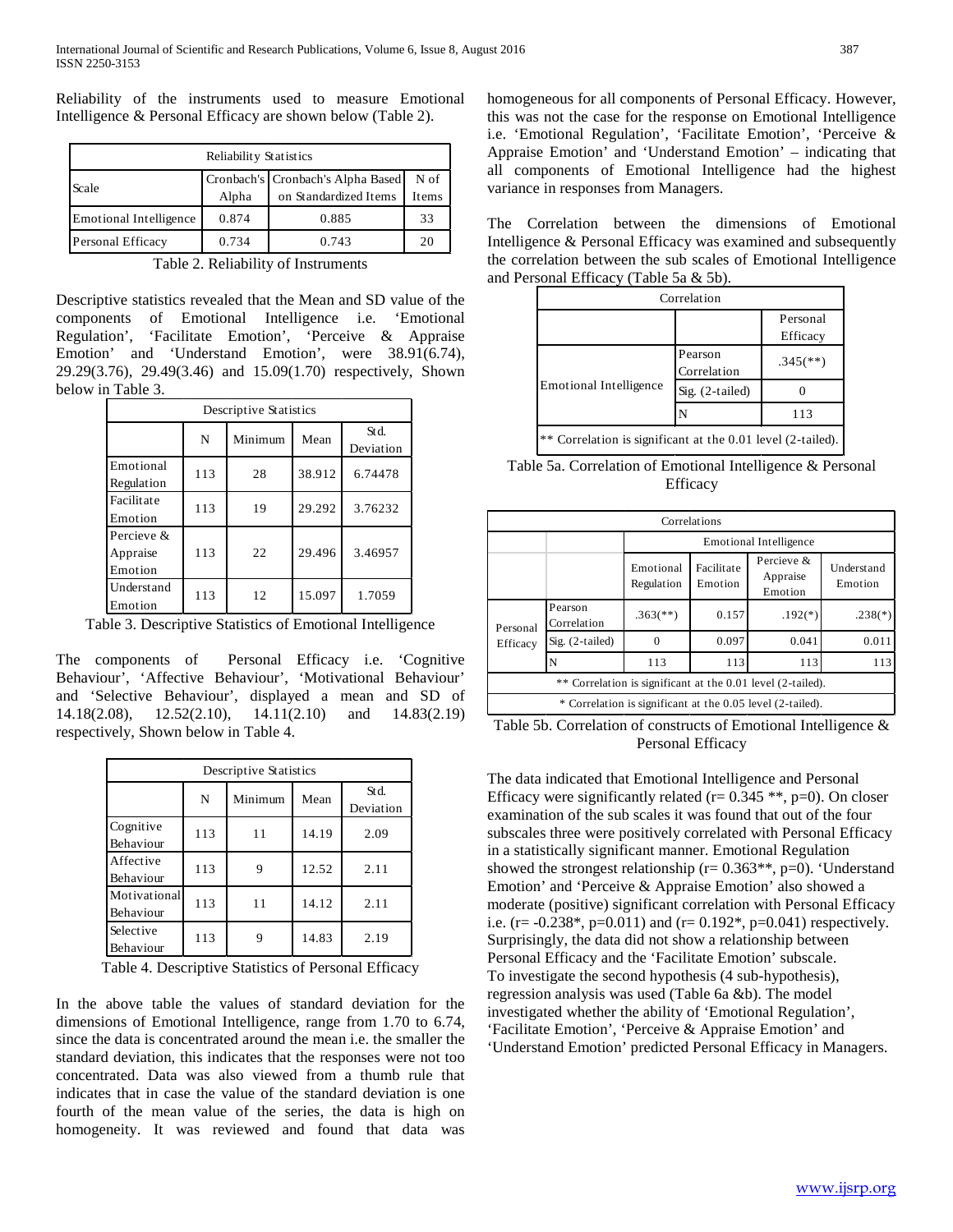| Model Summary                                                                           |                             |          |                      |                             |                      |        |     |     |                         |                   |
|-----------------------------------------------------------------------------------------|-----------------------------|----------|----------------------|-----------------------------|----------------------|--------|-----|-----|-------------------------|-------------------|
|                                                                                         |                             |          |                      | St d.                       | Change Statistics    |        |     |     |                         |                   |
| Model R                                                                                 |                             | R Square | Adjusted<br>R Square | Error of<br>the<br>Estimate | R Square F<br>Change | Change | df1 | df2 | Sig. F<br><b>Change</b> | Durbin-<br>Watson |
|                                                                                         | .392(a)                     | 0.154    | 0.122                | 5.59009                     | 0.154                | 4.901  | 41  | 108 | 0.001                   | 1.215             |
| a Predictors: (Constant), Understand Emotion, Emotional Regulation, Perceive & Appraise |                             |          |                      |                             |                      |        |     |     |                         |                   |
|                                                                                         | Emotion, Facilitate Emotion |          |                      |                             |                      |        |     |     |                         |                   |

b Dependent Variable: Personal Efficacy

|              | Table 6a. Model of Regression analysis  |                                |                           |                 |          |                                     |                |                                   |            |
|--------------|-----------------------------------------|--------------------------------|---------------------------|-----------------|----------|-------------------------------------|----------------|-----------------------------------|------------|
|              |                                         |                                |                           | Coefficients(a) |          |                                     |                |                                   |            |
| Model        |                                         | Unstandardized<br>Coefficients | Standardized Coefficients | t               | Sig.     | 95%<br>Confidence<br>Interval for B |                | Collinearity<br><b>Statistics</b> |            |
|              |                                         | B                              | Beta                      |                 |          | Lower<br>Bound                      | Upper<br>Bound | Tolerance                         | <b>VIF</b> |
|              | (Constant)                              | 37.562                         |                           | 6.958           | $\Omega$ | 26.86                               | 48.262         |                                   |            |
|              | Emotional<br>Regulation                 | 0.312                          | 0.35                      | 3.395           | $\Omega$ | 0.13                                | 0.495          | 0.725                             | 1.38       |
| $\mathbf{1}$ | Facilitate<br>Emotion                   | 0.136                          | 0.09                      | 0.647           | 0.52     | $-0.28$                             | 0.553          | 0.446                             | 2.242      |
|              | Percieve &<br>Appraise<br>Emotion       | $-0.154$                       | $-0.09$                   | $-0.68$         | 0.5      | $-0.61$                             | 0.297          | 0.448                             | 2.232      |
|              | Understand<br>Emotion                   | 0.43                           | 0.12                      | 1.046           | 0.3      | $-0.39$                             | 1.245          | 0.567                             | 1.763      |
|              | a Dependent Variable: Personal Efficacy |                                |                           |                 |          |                                     |                |                                   |            |

Table 6b. Coefficients of Regression

## V. DISCUSSION

The current study was carried out primarily to examine the association between EI and Personal efficacy beliefs among Managers from select Indian Organizations. A pioneer study in the Indian context. There were a total of 4 research objectives identified, the first two required the measurement of the Emotional Intelligence & Personal Efficacy reported by the Managers of the selected organizations. This was done with the help of Instruments whose validity & reliability was ascertained. While the Emotional Intelligence reported by Managers varied largely the responses to the Personal efficacy scale were homogeneous.

The next research objective was to analyse and establish a relationship between Emotional Intelligence (EI) with the Personal Efficacy (PE) demonstrated by the Managers of the selected organizations. This also translated into the hypothesis H1 – which was Accepted since a significant strong positive relationship was reported ( $r= 0.345**$ ,  $p=0$ ). This result may be interpreted such that Managers who felt more efficacious in their profession were the ones who possessed higher levels of Emotional Intelligence. The yielded result corroborates the findings of the studies conducted by **Rastegar and Memarpour (2009)** and **Moafian and Ghanizadeh (2009)** in academicians. These studies demonstrated a positive connection between English teachers' EI and self-efficacy at high schools and

## language institutes respectively. Additionally, the result supports the findings of **Chan (2004)** and **Penrose et al. (2007).**

The researcher decided to delve a little deeper and check for each of the four constructs of Emotional Intelligence and their individual linkage with Personal efficacy. This too was in accordance with the second hypothesis i.e. H1 – since 3 out of the 4 constructs that comprise Emotional Intelligence were found to have a statistically significant relationship with Personal efficacy reported by the Managers. To elaborate, the first construct 'Emotional Regulation' is the component of emotional intelligence that measure the skill by which one regulates or manages feeling of one's self and others based on openness to all emotions, reflection on experienced emotions, and goal-oriented emotional behaviour **(Mayer and Salovey, 1997)**. Since the ability to manage one's emotions enables one to have control over the customer service interaction **(Lam and Kirby, 2002**) it is of relevance to all managers, since their customer could be internal or external. Therefore, it is only natural that this aspect of Emotional Intelligence correlate with the manager's feeling of Personal Efficacy. The strong statistically significant (positive) association uncovered in this study,  $(r= 0.363**, p=0)$ , bears testimony to the same.

'Understand Emotions' involves understanding the origins and successful use of emotions toward certain ends. This includes skills such as analysing and understanding emotional antecedents, formulations, and outcomes **(Mayer and Salovey, 1997).**With regard to Personal Efficacy, one must have some measure of this skill in order to fulfil organisational requirements. After all, in order for a Manager to be able to feel efficacious, (s)he must be able to understand their present emotional state and how it evolved, and which emotion might best be employed to alter the current emotional state in order to get the desired reaction or result. Along with perception, the understanding of emotion is useful to employees in working toward organisational goals, such as engendering customer rapport. One with a well-developed understanding of emotion will be more able to extinguish the anger of an irate customer and create good will for the organisation from that exchange. In fact empathetic concern, which evolves from emotional understanding **(Kruml and Geddes 2000)** findings indicate that, applies more to identification with the other's feelings, and thus Such Managers are likely to be less focused on their own feelings and more on what the 'customer needs'. And the more they are able to fulfil these needs the more shall be the feeling of Personal Efficacy. This theoretical association was shown to be statistically significant by this study's results,  $r = 0.238$ <sup>(\*)</sup>), p=0.11.

Perception and Appraisal of emotion. Individuals who have the ability to accurately perceive the emotions of themselves and others are better able to facilitate accurate expression of emotions and understand others' expressions of emotion. Managers must be able to discern the emotions of themselves and others in order to address the cause of emotions, whether the cause is a positive or negative factor, and capitalise on that understanding to promote successful interactions **(Zapf et al., 1999; Zapf, 2002).**  Capitalizing on this understanding is what makes Managers effective and hence is likely to contribute to the feeling of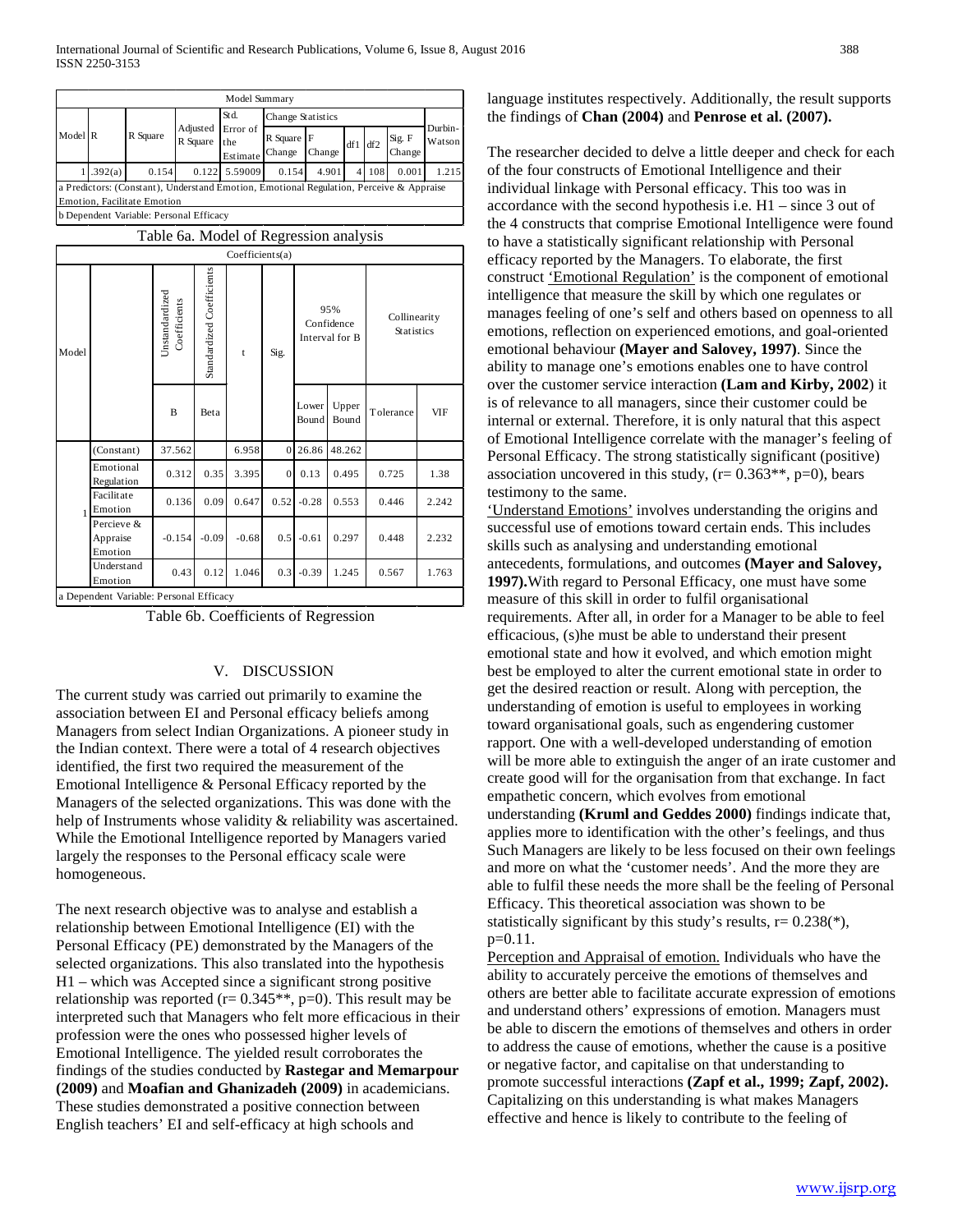Personal Efficacy. The same was corroborated by the results of our correlation analysis,  $r= 0$ . .192(\*),  $p=0.41$ .

Emotional facilitation. This emotional intelligence skill allows the individual to guide or utilise emotional thought processes to alter emotional states **(Mayer and Salovey, 1997).Abraham (1999)** and **George (2000)** suggested that emotional intelligence facilitates the prioritisation of goals. Because of this prioritisation of goals, employees must be able to modify their perceptions of the customer service interaction in order to facilitate appropriate emotional responses **(Grandey, 2000; Totterdell and Holman, 2003)**. Since the research did not find any statistically significant relationship of this specific construct with Personal efficacy, it may be construed that when the Manager prioritizes his or her goals, (s)he also choses to pursue only those that fall within their 'coping capabilities' hence realistically assessing the capability to perform might lessen the sense of Efficacy.

The second hypothesis dealt with the research objective outlined as 'measure the impact of various subscales of Emotional Intelligence on the Personal Efficacy demonstrated'. In order to ascertain the same, a regression analysis was carried out. The analysis revealed that only 1 out of the 4 subscales of the Emotional Intelligence influenced the Personal Efficacy demonstrated by the Managers of selected Indian organizations in a statistically significant manner- namely, 'Emotional Regulation'. However it is noteworthy to mention that this alone contributed to 15.4% (R square value) of the Personal Efficacy reported by Managers. So in spite of the hypothesis being rejected the findings revealed a strong predictability relationship. Analyze and understand all the provided review comments thoroughly. Now make the required amendments in your paper. If you are not confident about any review comment, then don't forget to get clarity about that comment. And in some cases there could be chances where your paper receives number of critical remarks. In that cases don't get disheartened and try to improvise the maximum.

## VI. CONCLUSION

A manager's perceptions of his or her efficacy (Personal efficacy) influences their anticipations and scenarios about the future. Managers with high sense of Personal efficacy anticipate success and think positively about their future. Whereas Managers with a low sense of Personal Efficacy are likely to almost always anticipate failure. Given that Manager's beliefs in their efficacy influences their choices, their aspirations, mobilization of effort in a given endeavour, resistance to difficulties, amount of stress and vulnerability to depression (in short considerably influences their effectiveness)- It is very alarming that research has not investigated how to predict or enhance this inherent skill set.

The present study was undertaken to uncover if a relationship existed between two very predominant and inherent skills – Emotional Intelligence & Personal efficacy – both of which have been empirically be found to be related a varied range of Individual & Organizational benefits such as Organizational Commitment, Job satisfaction, Performance etc. And while most may wonder why an attempt is being made to establish a relationship between the two factors, Learning &Development practitioners shall be smiling.

Whilst there has been a large amount of research on measuring  $\&$ enhancing Emotional Intelligence. Efficacy has been believed to be mostly situational and extremely individual. Hence even though the benefits of an enhanced Personal efficacy are known to all, it is believed that very little can be done to alter it. This research attempts to change this belief and prove that by streamlining & tweaking existing Emotional Intelligence trainings & development centers, Organizations can enjoy double benefits!

Therefore, it may be concluded, from the findings of this study that the influence of a Manager's Emotional Intelligence on his or her efficacy beliefs is critical and considerable. It may also be conferred that a Manager's emotional facets has a substantial role in developing his/her efficacy expectations. This would be in line with Gibbs's contention. **Gibbs (2003)** had argued that teachers' emotions and moods are a source of information that controls self-efficacy judgments. **Sutton and Wheatley (2003)** too had stated "emotions may account for a portion of the variance in self-efficacy".

## VII. LIMITATIONS & RECCOMENDATIONS

The present study has certain limitations that should be acknowledged. Relying exclusively upon self-report measures, could have caused the common method variance **(Podsakoff & Organ, 1986)**. The cross-sectional design utilized for this study does not allow the establishing of causal relationships among study variables and limits the ability to make generalizations about the total population from this sample. This study focused only on the constructs of Emotional Intelligence, it did not explore the constructs (sub scales of Personal efficacy). Larger samples of Managers from more occupations need to be studied. There is also a need to examine the improvement in Managerial effectiveness (if any) after interventions to enhance Emotional Intelligence & Personal efficacy have been employed. Once the empirical support exists it could also form the basis of several HR processes. Except for a few studies in the field of academics, the literature on the relationship between Emotional Intelligence & Personal efficacy in India is negligible. Extensive research would be needed to understand the importance of this relationship.

Pertaining to the recommendations based on this study, Organizations are advised to conduct workshops, conferences and training courses for Managers, especially for the less experienced ones, in which the concept of Emotional Intelligence must be introduced, its importance in effective management and the development of personal efficacy should be discussed and the strategies for its development must be proposed & agreed upon. It is also important to mention that it has found that a newcomer's levels of efficacy is affected by their socialization and adjustments in their new organization. Also highly efficacious people define their roles different from low efficacious people do, because they believe they are competent. Contrarily, low efficacious people accept the definition of situations offered by others **(Jones, 1986).** Managers too must start to take into consideration the emotional dimensions as an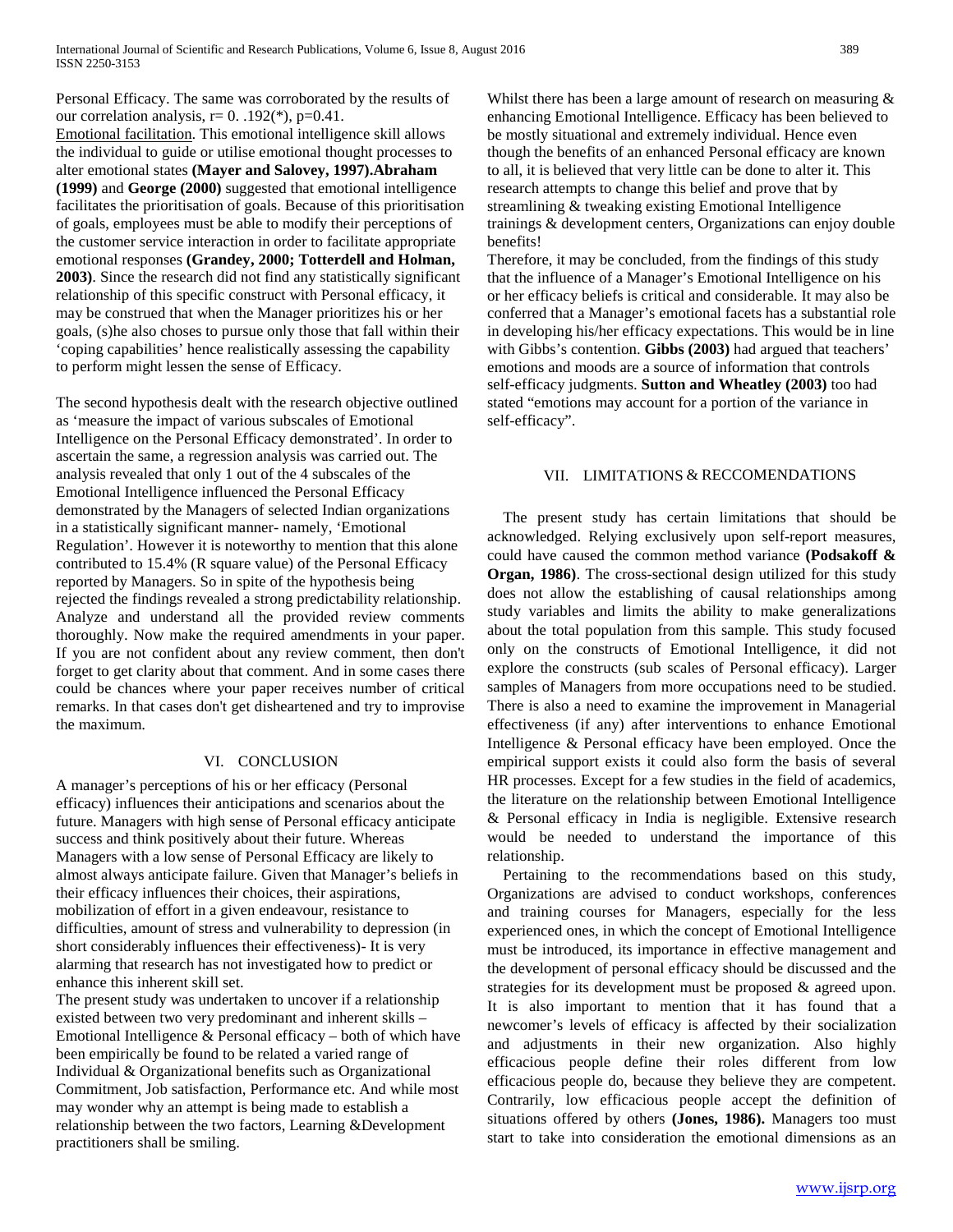influential & cognitive aspect of their development and they are recommended to develop the abilities and skills connected with Emotional Intelligence, in specific Managers are also recommended to hone their Emotional Regulation ability.

#### **REFERENCES**

- [1] Abraham, R. (1999). Emotional intelligence in organizations: A conceptualization. *Genetic, Social, and General Psychology Monographs*,*125*(2), 209.
- [2] Aghdami-Baher AR, Najarpoor Ostadi S, Livarjani Sh. (2009). Relationship between emotional intelligence and sense of self-efficacy and burnout among staff of Islamic Azad University of Tabriz. Journal of Educational Sciences.2(7):99–119. Persian.
- [3] Akbarzada, Nasrin (2004). Emotional Intelligence. First Edition. Farabi Publications.
- [4] Bandura. A. (1977a). Self efficacy: Toward a unifying theory of behavioral change. *Psychological Review,84,* 191-215.
- [5] Bandura. A. (1977b). *Social learning theory.* Englewood Cliffs, NJ: Prentice Hall.
- [6] Bandura. A. (1982). Self-efficacy mechanism in human agency. *American Psychologist,*7(2). 122-147.
- [7] Bandura, A. (1984). Recycling misconceptions of perceived self-efficacy. *Cognitive Therapy and Research. 8,* 213-229.
- [8] Bandura. A. (1991). Social cognitive theory of self-regulation. *Organizational Behavior and Human Decision Processes, 50,* 248-287.
- [9] Barling, J., Slater, F., & Kevin Kelloway, E. (2000). Transformational leadership and emotional intelligence: An exploratory study. *Leadership & Organization Development Journal*, *21*(3), 157-161.
- [10] Baron, R. A., Mueller, B. A., & Wolfe, M. T. (2016). Self-efficacy and entrepreneurs' adoption of unattainable goals: The restraining effects of selfcontrol. *Journal of Business Venturing*, *31*(1), 55-71.
- [11] Bartol, K. M., Durham, C. C., & Poon, J. M. (2001). Influence of performance evaluation rating segmentation on motivation and fairness perceptions.*Journal of Applied Psychology*, *86*(6), 1106.
- [12] Boyd, N. G., & Vozikis, G. S. (1994). The influence of self-efficacy on the development of entrepreneurial intentions and actions. *Entrepreneurship theory and practice*, *18*, 63-63.
- [13] Bozeman, D. P., Hochwarier, W. A., Perrewe, P. L., & Brymer, R. A. (2001). Organizational Politics, Perceived Control, and Work Outcomes: Boundary Conditions on the Effects of Politics1. *Journal of Applied Social Psychology*,*31*(3), 486-503.
- [14] Brackett, M. A., & Salovey, P. (2006). Measuring emotional intelligence with the Mayer-Salovery-Caruso Emotional Intelligence Test (MSCEIT).*Psicothema*, *18*(Suplemento), 34-41.
- [15] Carmeli, A. (2003). The relationship between emotional intelligence and work attitudes, behavior and outcomes: An examination among senior managers. *Journal of managerial Psychology*,*18*(8), 788-813.
- [16] Chan, D. W. (2004). Perceived emotional intelligence and self-efficacy among Chinese secondary school teachers in Hong Kong. *Personality and Individual Differences*, *36*(8), 1781-1795.
- [17] Chen, G., & Bliese, P. D. (2002). The role of different levels of leadership in predicting self-and collective efficacy: evidence for discontinuity. *Journal of Applied Psychology*, *87*(3), 549.
- [18] Cherniss, C., & Adler, M. (2000). Promoting emotional intelligence in organizations: Make training in emotional intelligence effective. American Society for Training and Development.
- [19] Drew, T. L. (2006). The Relationship between Emotional Intelligence and Student Teacher Performance. *Online Submission*.
- [20] Dulewicz, V., & Higgs, M. (2003). Leadership at the top: The need for emotional intelligence in organizations. *The International Journal of Organizational Analysis*, *11*(3), 193-210.
- [21] Emmer, E. T., & Hickman, J. (1991). Teacher efficacy in classroom management and discipline. *Educational and psychological* management and discipline. *Educational and measurement*,*51*(3), 755-765.
- [22] Fabio, A. D., & Palazzeschi, L. (2008). Emotional intelligence and selfefficacy in a sample of Italian high school teachers. *Social Behavior and Personality: an international journal*, *36*(3), 315-326.
- [23] Feltz, D. L., & Lirgg, C. D. (1998). Perceived team and player efficacy in hockey. *Journal of applied psychology*, *83*(4), 557.
- [24] Gardner, L., & Stough, C. (2002). Examining the relationship between leadership and emotional intelligence in senior level managers. Leadership & Organization Development Journal, 23(2), 68-78.
- [25] Gardner, L., & Stough, C. (2003). Exploration of the relationship between workplace, emotional intelligence, occupational stress and employee health. Australian Journal of Psychology, 2003;55:181–95.
- [26] George, J. M. (2000). Emotions and leadership: The role of emotional intelligence. *Human relations*, *53*(8), 1027-1055.
- [27] Gist. M. E. (1987). Self-efficacy: Implications for organizational behavior and human resource management. *Academy of Management Review. 12(3),*  472-485.
- [28] Gibbons, D. E., & Weingart, L. R. (2001). Can I do it? Will I try? Personal efficacy, assigned goals, and performance norms as motivators of individual performance1. *Journal of Applied Social Psychology*, *31*(3), 624-648.
- [29] Gibbs, C. (2003). Effective teaching: Exercising self-efficacy and thought control of action.
- [30] Goleman, D., Boyatzis, R., & McKee, A. (2013). *Primal leadership: Unleashing the power of emotional intelligence*. Harvard Business Press.
- [31] Grandey, A. A. (2000). Emotional regulation in the workplace: A new way to conceptualize emotional labor. *Journal of occupational health psychology*,*5*(1), 95.
- [32] Halper, L. R., & Vancouver, J. B. (2016). Self-efficacy's influence on persistence on a physical task: Moderating effect of performance feedback ambiguity. *Psychology of Sport and Exercise*, *22*, 170-177.
- [33] Hamdy S, Hamdy H, Aadeyemo DA.(2014) Relationship between occupational stress, emotional intelligence, and self-efficacy among faculty members in faculty of nursing Zagazig University, Egypt. Journal of Nursing Education and Practice. 2014; 4(4): 183–94.
- [34] Hwang, S. L., Yau, Y. J., Lin, Y. T., Chen, J. H., Huang, T. H., Yenn, T. C., & Hsu, C. C. (2008). Predicting work performance in nuclear power plants.*Safety science*, *46*(7), 1115-1124.
- [35] Hysong, S. J., & Quinones, M. A. (1997). The relationship between selfefficacy and performance: A meta-analysis. In *Twelfth Annual Conference of the Society for Industrial and Organizational Psychology, St. Louis, MO*.
- [36] Jex, S. M., Bliese, P. D., Buzzell, S., & Primeau, J. (2001). The impact of self-efficacy on stressor–strain relations: Coping style as an explanatory mechanism. *Journal of applied psychology*, *86*(3), 401.
- [37] Jones, G.R. (1986), 'Socialization Tactics, Self-Efficacy, and Newcomers' Adjustments to Organizations, *Academy of Management Journal,* 29: 262.280.
- [38] Judge, T. A., & Ilies, R. (2002). Relationship of personality to performance motivation: a meta-analytic review. *Journal of applied psychology*, *87*(4), 797.
- [39] Karimi, L., Leggat, S. G., Donohue, L., Farrell, G., & Couper, G. E. (2014). Emotional rescue: The role of emotional intelligence and emotional labour on well‐being and job‐stress among community nurses. *Journal of advanced nursing*, *70*(1), 176-186.
- [40] Kessler, R. C., Akiskal, H. S., Ames, M., Birnbaum, H., Greenberg, P., & Wang, P. S. (2006). Prevalence and effects of mood disorders on work performance in a nationally representative sample of US workers. *American journal of psychiatry*, *163*(9), 1561-1568.
- [41] Kozlowski, S. W., Gully, S. M., Brown, K. G., Salas, E., Smith, E. M., & Nason, E. R. (2001). Effects of training goals and goal orientation traits on multidimensional training outcomes and performance adaptability.*Organizational behavior and human decision processes*, *85*(1), 1-31.
- [42] Kuvaas, B. (2006). Work performance, affective commitment, and work motivation: the roles of pay administration and pay level. *Journal of Organizational Behaviour*, *27*(3), 365-385.
- [43] Kuvaas, B., & Dysvik, A. (2009). Perceived investment in employee development, intrinsic motivation and work performance. *Human resource management journal*, *19*(3), 217-236.
- [44] Kruml, S. M., & Geddes, D. (2000). Catching fire without burning out: Is there an ideal way to perform emotion labor? In N. M. Ashkanasy & C. E. Haertel (Eds.), Emotions in the workplace: Research, theory, and practice (pp. 177–188). Westport, CT: Quorum Books/Greenwood.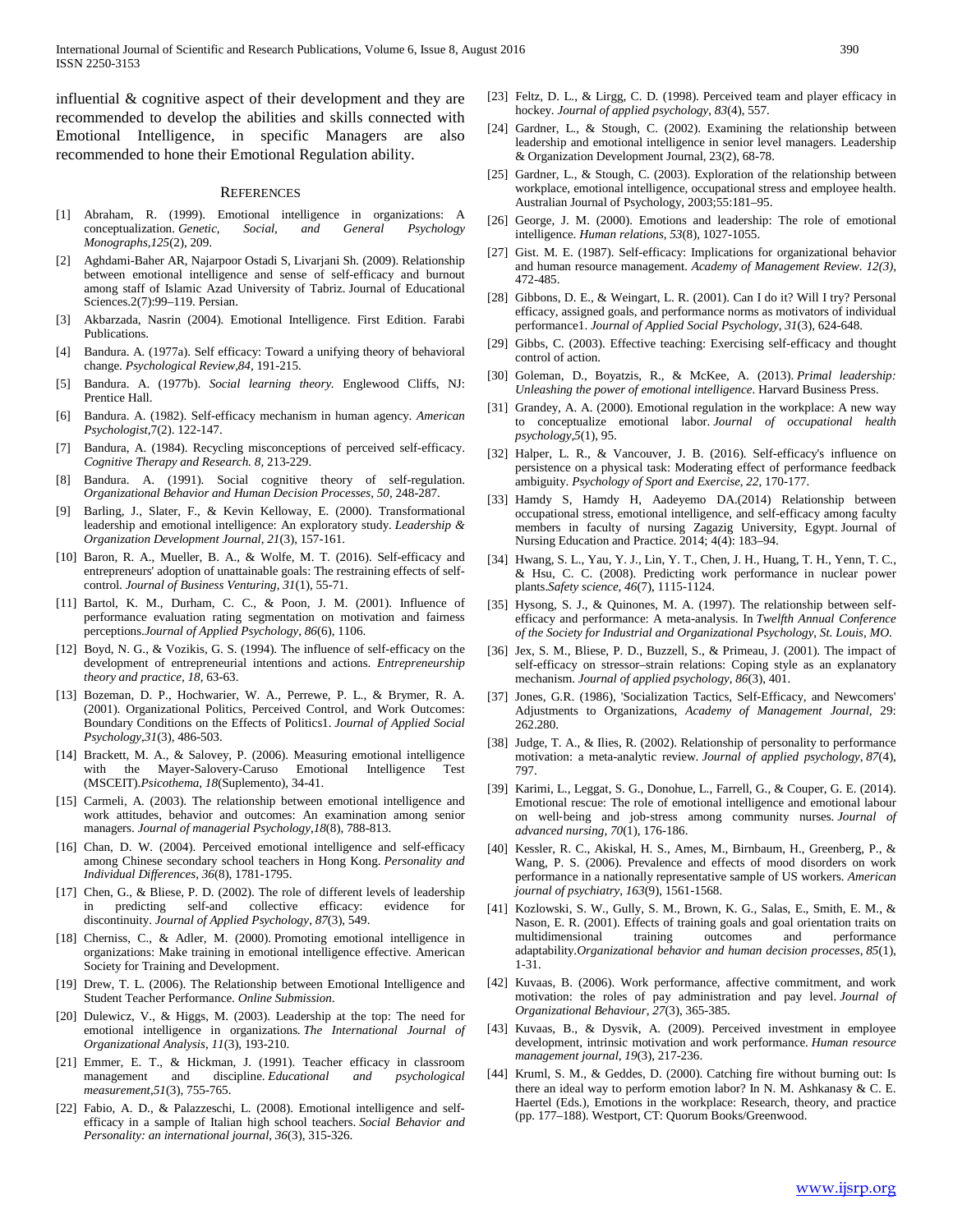- [45] Lam, L. T., & Kirby, S. L. (2002). Is emotional intelligence an advantage? An exploration of the impact of emotional and general intelligence on individual performance. *The journal of social Psychology*, *142*(1), 133-143.
- [46] Landy, F.J. (1989), Psycology of Work Behavior, 4th ed., Brooks/Cole Publishing Company, Pacific Grove, CA.
- [47] Latham, G.P., Winters, D.C., Locke, E.A. (1994). 'Cognitive and Motivational Effects of Participation: A Mediator Study,' *Journal ofOrgani7.ational Behaviour,* ı5: 46.63.
- [48] Latham, G.P., Locke, E.A. (1991). 'Self Regulation through Goal Setting,' *Organizational Behaviour, Human DecisionProcesses.* 50: 212-247.
- [49] Lee, C., Earley, P.C., Hanson L. A, (1988), 'Are Type A's Better Performers?,' *Journal of Organizatlonal Behavior,* 9: 263.269.
- [50] Loi, R., Ngo, H. Y., Zhang, L., & Lau, V. P. (2011). The interaction between leader–member exchange and perceived job security in predicting employee altruism and work performance. *Journal of Occupational and Organizational Psychology*, *84*(4), 669-685.
- [51] Locke EA, Frederick E, Lee C & Bobko P (1984) Effect of self-efficacy, goals, and task strategies and task performance. *Journal of Applied Psycholog*y, vol 69, pp 241–251.
- [52] Luthans, F., & Peterson, S. J. (2002). Employee engagement and manager self-efficacy. *Journal of management development*, *21*(5), 376-387.
- [53] Maddux JE. (1995) Self efficacy theory: An introduction and adaptation, and adjustment theory. Research and application. New York: Plenum; 1995.
- [54] Mathieu, J.E. & Button, S.B. (1992). 'An Examination of the Relative Impact of Normative Information and Self-Efficacy on Personal Goals and Performance over Time,' *Journal of Applied Social Psychology.* 22: 1758. 1775.
- [55] Mathieu, J.E., Martineau, J. W., Tannenbaum, S.I. (1993), 'Individual and Situational Influences on the Development of Self-Efficacy: Implications for Training Effectiveness,' *Personnel Psychology.46: 125.147.*
- [56] Mayer, J.D. and Salovey, P. (1997) 'What is emotional intelligence?', in Salovey, P. and Sluyter, D.J. (Eds.): *Emotional Development and Emotional Intelligence: Educational Implications*, Basic Books, New York, pp.3–27.
- [57] Melita Prati, L., Douglas, C., Ferris, G. R., Ammeter, A. P., & Buckley, M. R. (2003). Emotional intelligence, leadership effectiveness, and team outcomes. The International Journal of Organizational Analysis, 11(1), 21- 40.
- [58] Moafian, F., & Ghanizadeh, A. (2009). The relationship between Iranian EFL teachers' emotional intelligence and their self-efficacy in Language Institutes. *System*, *37*(4), 708-718.
- [59] Ozer, E. M., & Bandura, A. (1990). Mechanisms governing empowerment effects: a self-efficacy analysis. *Journal of personality and social psychology*, *58*(3), 472.
- [60] Pajares, F. (2002). Overview of social cognitive theory and of self-efficacy.
- [61] Pajares, F. (2002). Self-efficacy beliefs in academic contexts: An outline.*Retrieved October*, *31*, 2003.
- [62] Pareek, U & Purohit, S (2010, 2002, 1997). Training instruments in HRD and OD – third edition. Tata McGraw Hill Publishing Company Limited, New Delhi.
- [63] Penrose, A., Perry, C., & Ball, I. (2007). Emotional intelligence and teacher self-efficacy: The contribution of teacher status and length of experience.*Issues in Educational Research*, *17*(1), 107-126.
- [64] Phillips, J. M., & Gully, S. M. (1997). Role of goal orientation, ability, need for achievement, and locus of control in the self-efficacy and goal--setting process. *Journal of applied psychology*, *82*(5), 792.
- [65] Podsakoff, P. M., & Organ, D. W. (1986). Self-reports in organizational research: Problems and prospects. Journal of management, 12(4), 531-544.
- [66] Rastegar, M., & Memarpour, S. (2009). The relationship between emotional intelligence and self-efficacy among Iranian EFL teachers. *System*, *37*(4), 700-707.
- [67] Redmond, M. R., Mumford, M. D., & Teach, R. (1993). Putting creativity to work: Effects of leader behavior on subordinate creativity. *Organizational behavior and human decision processes*, *55*(1), 120-151.
- [68] Ross, J.A., 1994. Beliefs that make a difference: the origins and impacts of teacher efficacy. In: Paper Presented at the Annual Meeting of the Canadian Association for Curriculum Studies.
- [69] Rostami R, Shahmohammadi Kh, Ghaedi Gh, Besharat MA, Akbari Zardkhane S, Nosratabadi M. (2010) Relationship between emotional intelligence and self-efficacy with perceived social support at Tehran University. 2010; 16(3): 46–54. Persian
- [70] Sargent, L. D., & Terry, D. J. (1998). The effects of work control and job demands on employee adjustment and work performance. *Journal of occupational and organizational psychology*, *71*(3), 219-236.
- [71] Salovey P, Mayer JD, Caruso D.(2002) The positive psychology of emotional intelligence. Handbook of positive psychology. Positive psychology. 2002;159: 171.
- [72] Sanna, LJ., Pusecker, P.A. (1994), 'Self-Efficacy, Valence of Self-Evaluation, and Performance, '*Personality, Social Psychology Bulletin,* 20: 82-92.
- [73] Schaubroeck, J., Jones, J. R., & Xie, J. L. (2001). Individual differences in utilizing control to cope with job demands: effects on susceptibility to infectious disease. *Journal of Applied Psychology*, *86*(2), 265.
- [74] Schutte, N. S., Malouff, J. M., Hall, L. E., Haggerty, D. J., Cooper, J. T., Golden, C. J., & Dornheim, L. (1998). Development and validation of a measure of emotional intelligence. *Personality and individual differences*, *25*(2), 167-177.
- [75] Schutte, N. S., Schuettpelz, E., & Malouff, J. M. (2001). Emotional intelligence and task performance. *Imagination, Cognition Personality*, *20*(4), 347-354.
- [76] Shea, C. M., & Howell, J. M. (2000). Efficacy-performance spirals: An empirical test. *Journal of Management*, *26*(4), 791-812.
- [77] Shipley NL, Jackson MJ, Segrest S. (2010).The effects of emotional intelligence, age, work experience, and academic performance. RHEJ.2010;(9): 1–18.
- [78] Shore, L. M., & Martin, H. J. (1989). Job satisfaction and organizational commitment in relation to work performance and turnover intentions. Human relations, 42(7), 625-638.
- [79] Slaski, M., & Cartwright, S. (2002). Health, performance and emotional intelligence: An exploratory study of retail managers. Stress Health 2002;18:63–8. 17.
- [80] Smith, P. C., Kendall, L. M., & Hulin, C. L. (1969). The Measurement of Satisfaction in Work and Retirement. Chicago: Rand McNally.
- [81] Stajkovic, A. D., & Luthans, F. (1998). Self-efficacy and work-related performance: A meta-analysis. *Psychological bulletin*, *124*(2), 240.
- [82] Staples, D. S., Hulland, J. S., & Higgins, C. A. (1998). A self-efficacy theory explanation for the management of remote workers in virtual organizations. *Journal of Computer*‐*Mediated Communication*, *3*(4).
- [83] Stevens, C. K., & Gist, M. E. (1997). Effects of self-efficacy and goal‐orientation training on negotiation skill maintenance: what are the mechanisms?. *Personnel Psychology*, *50*(4), 955-978.
- [84] Sutton, R. E., & Wheatley, K. F. (2003). Teachers' emotions and teaching: A review of the literature and directions for future research. *Educational psychology review*, *15*(4), 327-358.
- [85] Thoms, P., Moore, K. S., & Scott, K. S. (1996). The relationship between self-efficacy for participating in self-managed work groups and the big five personality dimensions. *Journal of Organizational Behavior*, *17*(4), 349- 362.
- [86] Totterdell, P., & Holman, D. (2003). Emotion regulation in customer service roles: testing a model of emotional labor. *Journal of occupational health psychology*, *8*(1), 55.
- [87] Tschannen-Moran, M., Hoy, A. W., & Hoy, W. K. (1998). Teacher efficacy: Its meaning and measure. *Review of educational research*, *68*(2), 202-248.
- [88] Tyagi, P. K. (1985). Relative importance of key job dimensions and leadership behaviors in motivating salesperson work performance. *The Journal of Marketing*, 76-86.
- [89] Van Dyne, L., Jehn, K. A., & Cummings, A. (2002). Differential effects of strain on two forms of work performance: Individual employee sales and creativity. Journal of Organizational Behavior, 23(1), 57-74.
- [90] Vidyarthi, P. R., Anand, S., & Liden, R. C. (2014). Do emotionally perceptive leaders motivate higher employee performance? The moderating role of task interdependence and power distance. *The Leadership Quarterly*, *25*(2), 232-244.